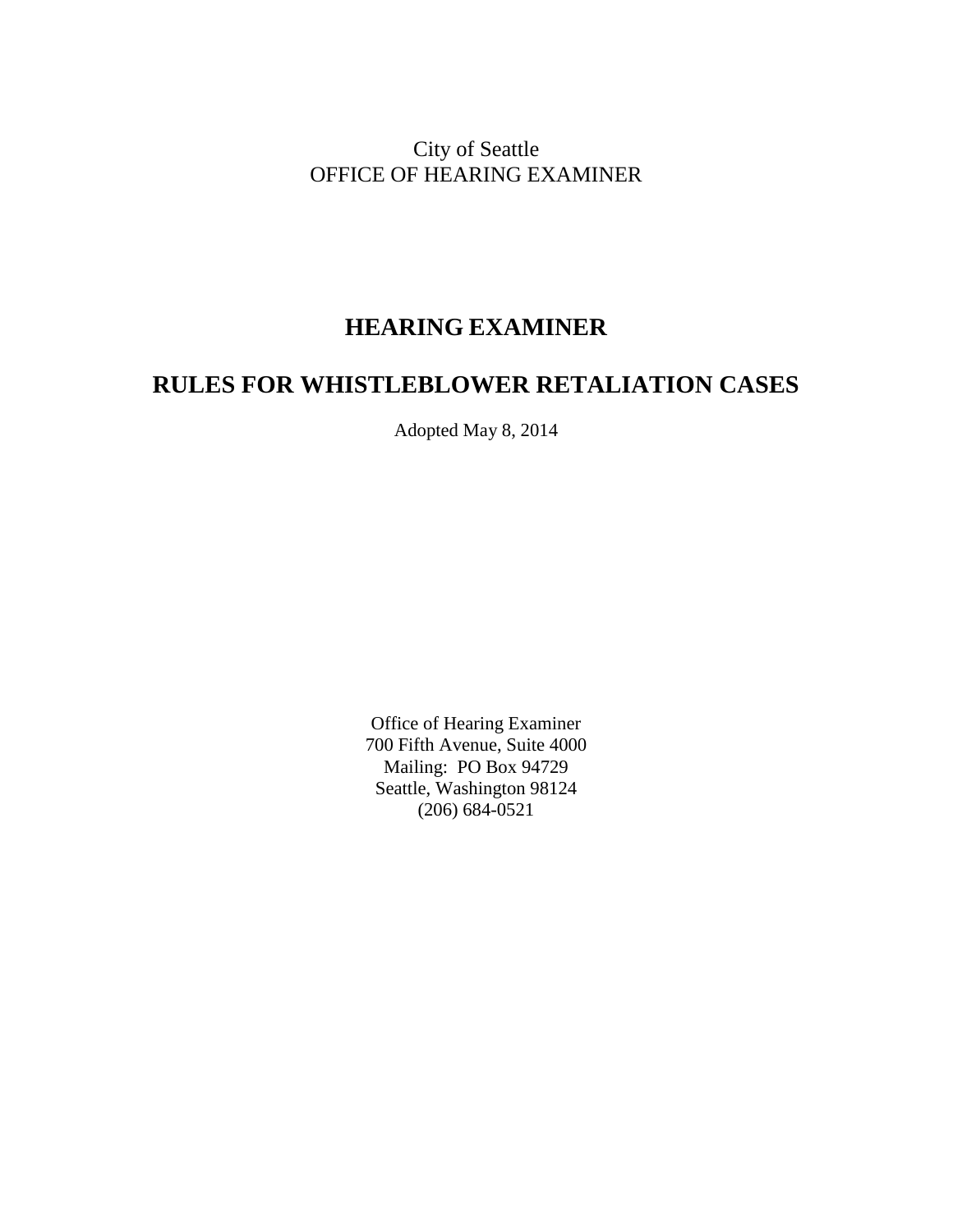# **HEARING EXAMINER** RULES FOR WHISTLEBLOWER RETALIATION CASES

# **TABLE OF CONTENTS**

|  | 2.22 Submission of Documentary Evidence Prior to Hearing 13 |  |
|--|-------------------------------------------------------------|--|
|  |                                                             |  |
|  |                                                             |  |
|  |                                                             |  |
|  |                                                             |  |
|  |                                                             |  |
|  |                                                             |  |
|  |                                                             |  |
|  |                                                             |  |
|  |                                                             |  |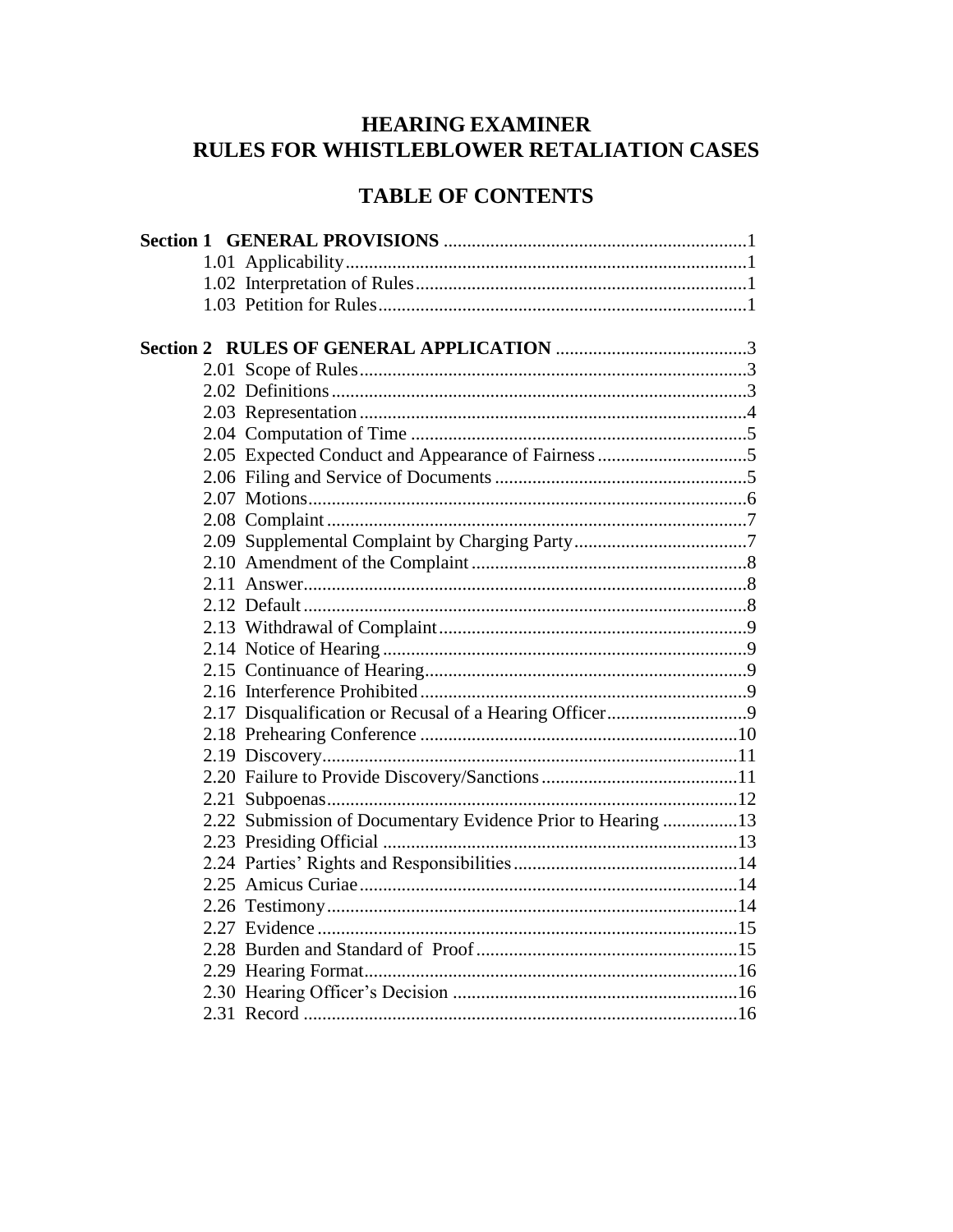# City of Seattle Office of Hearing Examiner

# **RULES FOR WHISTLEBLOWER RETALIATION CASES**

## **SECTION 1 GENERAL PROVISIONS**

#### **1.01 APPLICABILITY**

(a) These Rules For Whistleblower Retaliation Cases ("RWRC" or "Rules") supplement the Seattle Municipal Code and ordinances, and other applicable law, for matters within the jurisdiction of the Hearing Examiner under Subchapter III of Chapter 4.20 SMC, the Whistleblower Protection Code, and govern administrative practice and procedure before the Hearing Examiner. In case of conflict between a RWRC and the Seattle Municipal Code or other applicable law, the Seattle Municipal Code or other applicable law controls.

(b) These Rules apply to all matters properly before the Hearing Examiner on or after the Rules' effective date.

## **1.02 INTERPRETATION OF RULES**

(a) The Hearing Examiner shall interpret the Rules for Whistleblower Retaliation Cases and determine their application.

(b) While a matter is pending before the Hearing Examiner, an affected party may request by motion that the Hearing Examiner issue a declaratory ruling on the applicability of a Rule to identified, existing circumstances. The motion must clearly identify the Rule and describe the circumstances for which the declaratory ruling is sought. Unless brought during a hearing, the motion must be in writing.

(c) When questions of practice or procedure arise that are not addressed by these Rules, the Hearing Examiner shall determine the practice or procedure most appropriate and consistent with providing fair treatment and due process. The Hearing Examiner may look to the Washington Civil Rules for Superior Court for guidance.

## **1.03 PETITION FOR RULES (SMC 3.02.040)**

Any interested individual may petition the Hearing Examiner requesting adoption, amendment or repeal of any rule. The petition shall be in writing, signed by the petitioner, and shall include: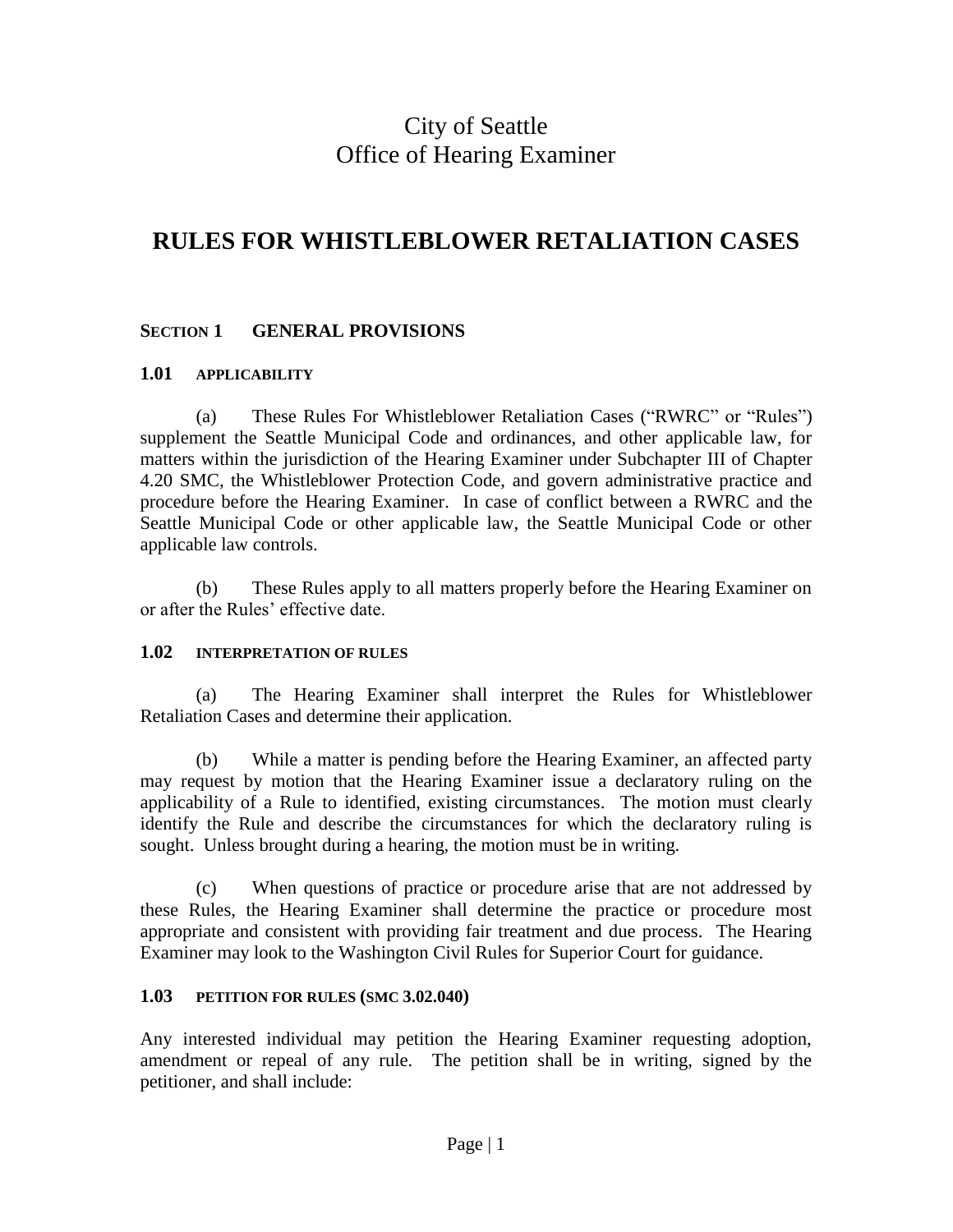(a) The name and address of the petitioner; and

(b) In the case of a petition for adoption, the substance of the requested rule, and a brief statement of the reason why adoption of the rule is necessary or desirable; or

(c) In the case of a petition for amendment or repeal of a rule, the number of the rule to be amended or repealed, the substance of any requested amendment, and a brief statement of the reason why an amendment or repeal of the rule is necessary or desirable.

In accordance with SMC 3.02.040, no later than 60 days after a petition is submitted, the Hearing Examiner will either deny the petition in writing, stating the reasons for the denial, or initiate rulemaking proceedings concerning the subject of the petition in accordance with SMC 3.02.030.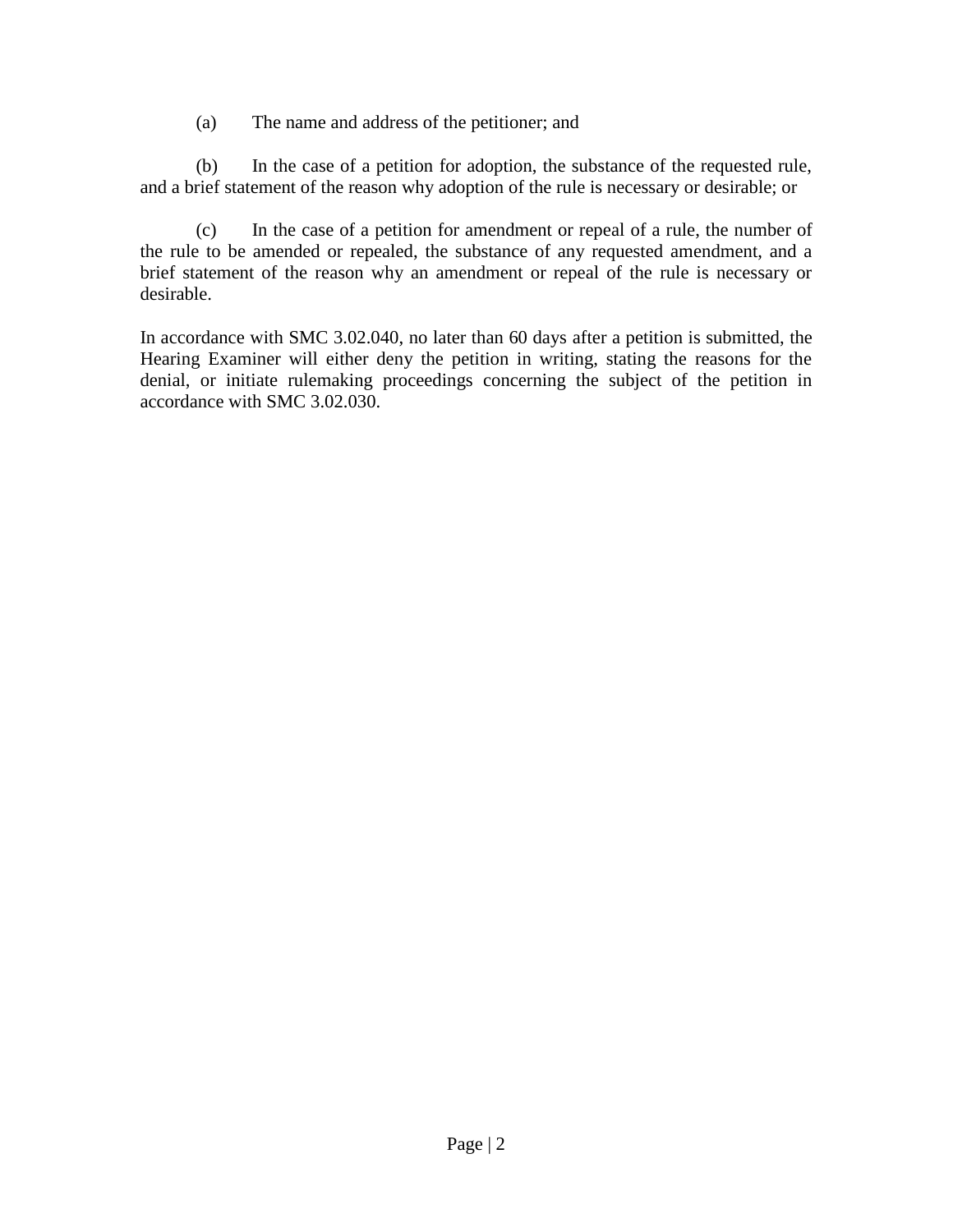## **SECTION 2 RULES OF GENERAL APPLICATION**

#### **2.01 SCOPE OF RULES**

These rules apply to contested cases before the Hearing Examiner that that arise under Subchapter III of Chapter 4.20 SMC, the Whistleblower Protection Code.

#### **2.02 DEFINITIONS**

The following definitions apply unless the context requires otherwise:

(a) "Affidavit" - a written or printed statement of facts confirmed by oath or affirmation of the one making it, before one having authority to administer oaths.

(b) "Business days" - days other than Saturday, Sunday, and national, state and City of Seattle holidays.

 $\text{c)}$  "City" – City of Seattle.

(d) "City agency" – any department, office, board, commission, or committee of the City, or any subdivision thereof except public corporations and ad hoc advisory committees.

- (e) "Code" Seattle Municipal Code.
- (f) "Commission" Ethics and Elections Commission.
- (g) "Cooperating Employee" a City employee who:

1. In good faith makes a report of alleged improper governmental action pursuant to SMC 4.20.810.C;

2. Is perceived by the City as having reported pursuant to this chapter, but in fact, did not report;

3. In good faith provides information in connection with an inquiry or investigation of a report or testifies in any proceeding resulting from a report; or

4. Is perceived by the employer as having provided information in connection with an inquiry or investigation of a report made pursuant to this chapter, but in fact, has not done so.

(h) "Complaint" – a document that alleges whistleblower retaliation and is prepared by the Executive Director and filed with the Hearing Examiner.

(i) "Days" - calendar days.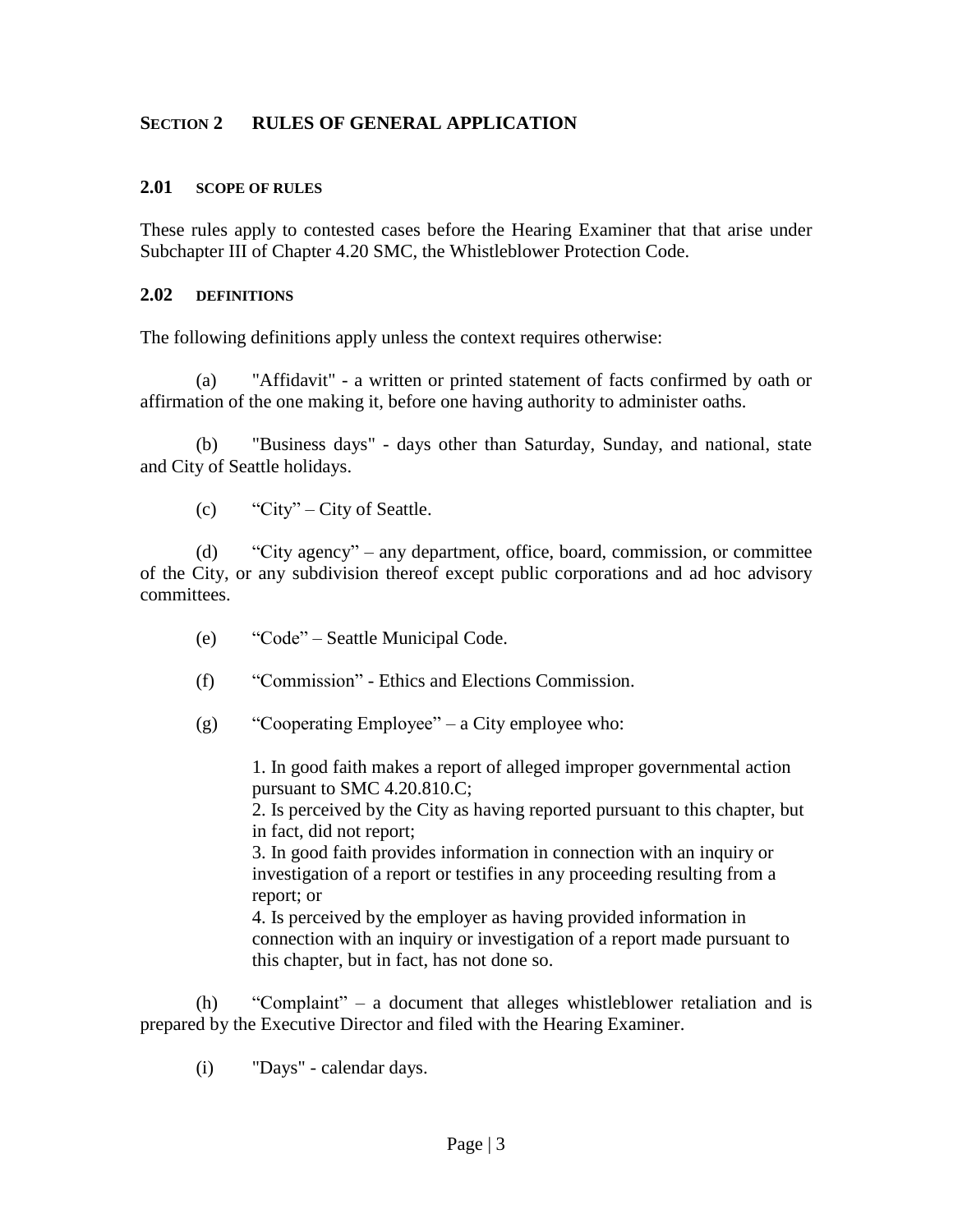(j) "Declaration" - a written or printed statement of facts declared or certified to be true and correct under penalty of perjury under the laws of the State of Washington.

(k) "Executive Director" – the Executive Director of the Ethics and Elections Commission.

(l) "Good faith" - the individual reporting or providing information has a reasonable basis in fact for reporting or providing the information.

(m) "Hearing Examiner" – the Seattle Hearing Examiner, a Deputy Hearing Examiner, or a Hearing Examiner pro tempore appointed by the Hearing Examiner.

(n) "Motion" - a request made to the Hearing Examiner for an order or other ruling.

o) "Order" - a ruling, instruction, or other directive issued by the Hearing Examiner in response to a request or motion by a party, or on the Hearing Examiner's own initiative. Where allowed by law, an order may direct how the Hearing Examiner's decision is to be implemented and may be issued as part of that decision or separately.

(p) "Party" – the Executive Director, a Cooperating Employee who has filed a supplemental complaint, or the Respondent.

(q) "Regular business hours" - 8:00 a.m. to 5:00 p.m.

(r) "Respondent" – the City agency or employee alleged to have retaliated against a Cooperating Employee in violation of SMC 4.16.070.F and/or Subchapter III of Chapter 4.20 SMC.

(s) "Supplemental complaint" – a document that relates to a claim for damages for emotional distress and is prepared and filed by the Cooperating Employee as provided in these Rules

## **2.03 REPRESENTATION**

(a) Only the following may appear before the Hearing Examiner in a representative capacity:

> (1) an attorney entitled to practice before the Washington Supreme Court;

> (2) with the permission of the Hearing Examiner, an attorney entitled to practice before the highest court of record in any other state or the District of Columbia, unless prohibited by Washington law;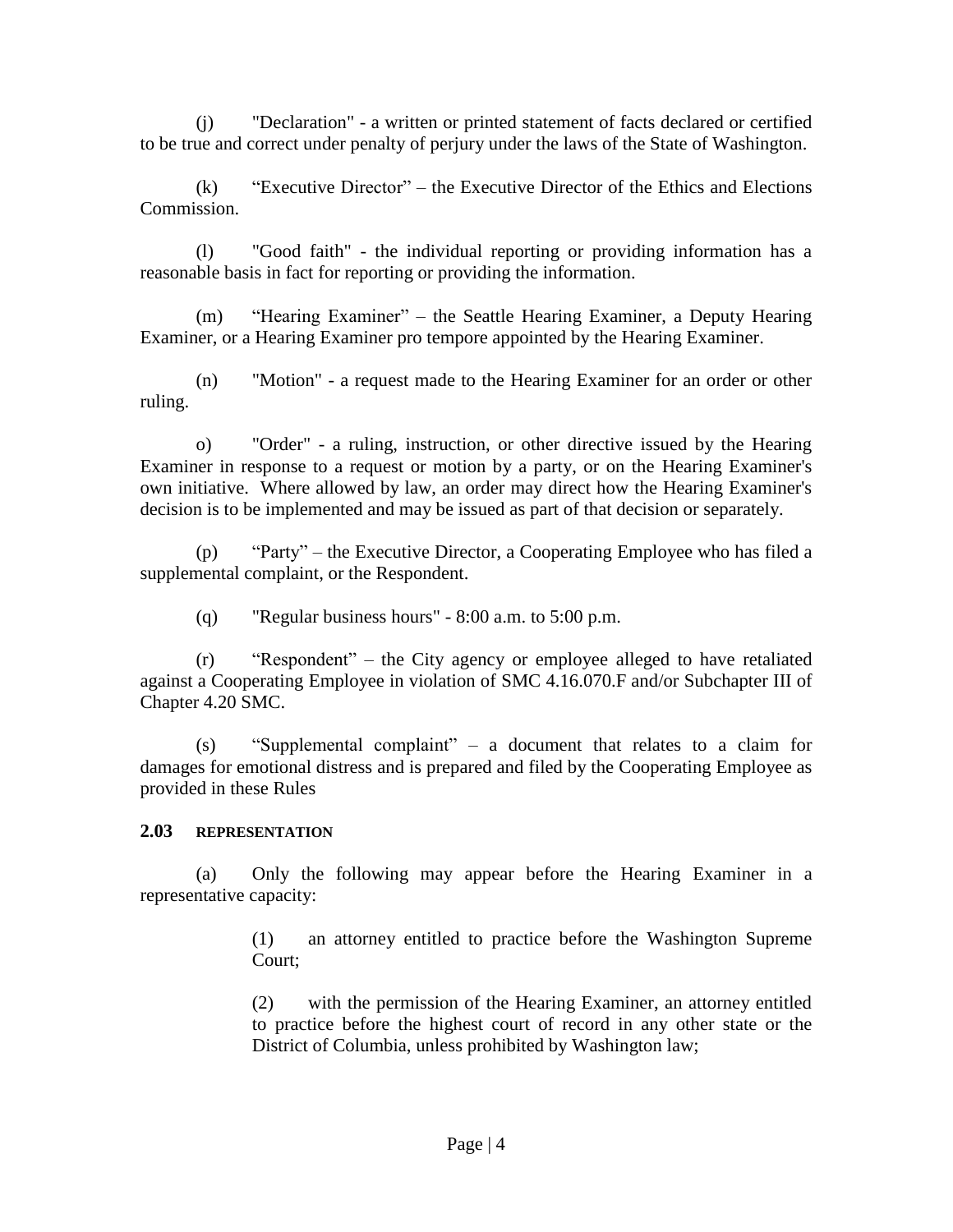(3) a legal intern under Rule 9 of the Washington Supreme Court Admission to Practice Rules.

(b) As provided in SMC 4.20.865.B.3, a cooperating employee who has filed a supplemental complaint is not subject to restrictions on representation in subsection (a).

## **2.04 COMPUTATION OF TIME**

Unless otherwise provided by law, computation of any period of time under these Rules begins with the first day after the day on which the act or event that started the time period occurred. When the last day of the time period so computed is a Saturday, Sunday, or national, state or City holiday, the time period extends to the end of the next business day.

## **2.05 EXPECTED CONDUCT AND APPEARANCE OF FAIRNESS**

(a) Anyone appearing before the Hearing Examiner shall conduct himself or herself with civility and courtesy toward everyone involved in the hearing.

(b) The appearance of fairness doctrine applies to proceedings under these Rules.

(c) No one with an interest in the outcome of a proceeding shall communicate or attempt to communicate *ex parte* with the Hearing Examiner or the Hearing Examiner's employees or representatives concerning a substantive matter in a proceeding governed by these Rules.

(d) If a prohibited *ex parte* communication occurs, the communication shall be publicly disclosed by the Hearing Examiner: any written communications, and a memorandum summarizing the substance of and participants in all oral communications, shall promptly be made available to the parties for review and an opportunity provided for them to rebut the communications.

## **2.06 FILING AND SERVICE OF DOCUMENTS**

(a) Documents may be filed with the Hearing Examiner in hard copy, in electronic format through the e-File page of the Hearing Examiner's website [\(www.seattle.gov/examiner\)](http://www.seattle.gov/examiner) or, subject to Rule 2.06(b), by electronic facsimile. Unless otherwise provided by the Hearing Examiner, if an e-Filed document is more than 10 pages in length, including exhibits, a hard copy of the document must be delivered to the Hearing Examiner.

(b) Documents are deemed filed with the Hearing Examiner on receipt at the Office of Hearing Examiner on business days during regular business hours unless the Hearing Examiner has specified otherwise. Documents filed in any format on non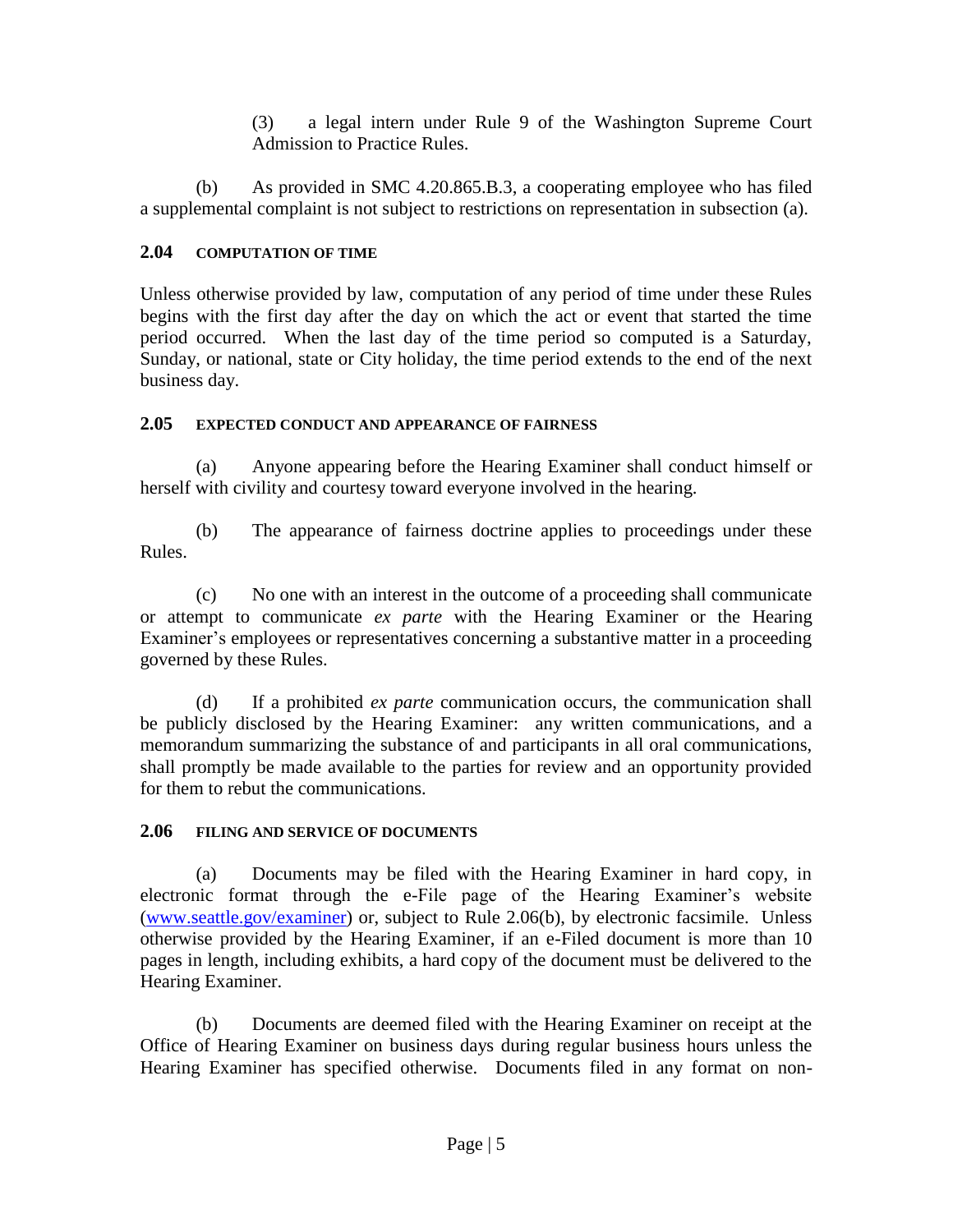business days, or outside regular business hours, are deemed filed on the next business day.

(c) A party may file no more than 15 pages with the Office of Hearing Examiner by electronic facsimile without the prior permission of the Hearing Examiner.

(d) Service of the original summons and complaint shall be by personal service or by other manner of service provided by Superior Court Civil Rule 4.

(e) Unless otherwise provided by law, by the Hearing Examiner, or by agreement of the parties, all documents other than the summons and complaint shall be served on all parties personally, by first-class, registered, or certified mail, or by facsimile transmission. City agencies may serve other City agencies through the City's regular interoffice mail. Proof of service must be filed with the Hearing Examiner.

(f) Unless otherwise provided by the Hearing Examiner, or by agreement of the parties, service is complete at the time documents are personally delivered, or confirmed as having been successfully transmitted by facsimile. Unless earlier receipt is shown, service by mail is complete on the third day after deposit in the regular facilities of the US mail of a properly stamped and addressed letter or packet unless the third day falls on a non-business day, in which case service is complete on the first business day after the third day.

## **2.07 MOTIONS**

(a) All motions shall be addressed to the Hearing Examiner and shall state the order or relief requested and the grounds for the motion. All motions other than those made during a hearing shall be in writing. Every motion, response, and accompanying paper, shall be served on each party representative on the day it is filed with the Hearing Examiner. (See RWRC 2.06 on Filing and Service of Documents.)

(b) Within 7 days after service of a written motion, or such other time as the Hearing Examiner may designate, any other party may file a written response. After the Hearing Examiner has received any written responses, or the 7 days or other designated time has elapsed, the Hearing Examiner may rule on the motion. Failure of a party to file a timely response may be considered by the Hearing Examiner as evidence of that party's consent to the motion.

(c) The Hearing Examiner may provide for the filing of a reply or other additional briefing on a motion, and may call for oral argument prior to ruling.

(d) For motions made at hearing, and motions made for the extension of time or to expedite the hearing, the Hearing Examiner may waive the requirements of this section and may also rule upon such motions orally.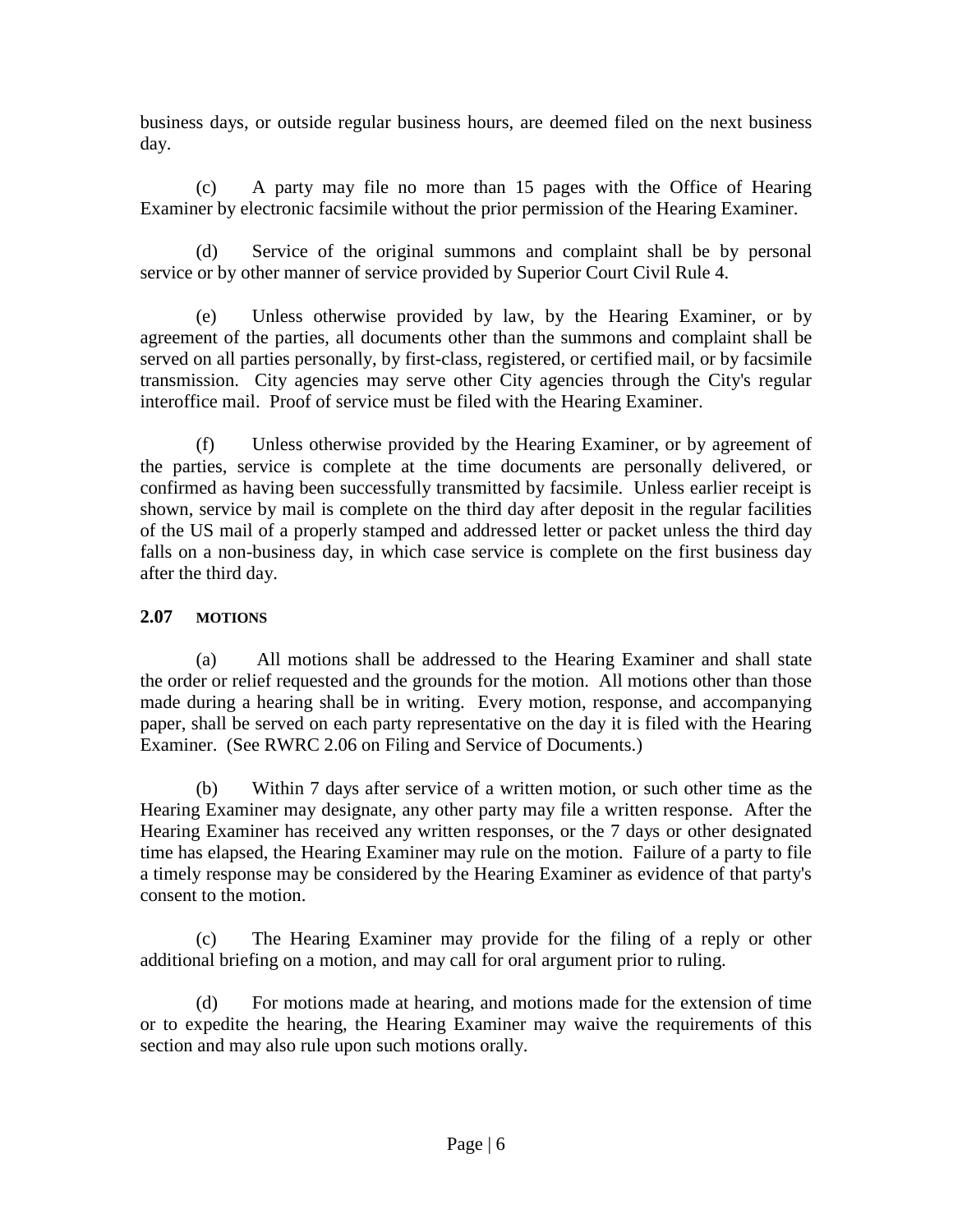(e) Motions to dismiss or other dispositive motions, and motions to exclude evidence (testimony or exhibits), shall be filed at the earliest possible time in the proceedings in order to allow time for the other party to respond, as provided in subsection (b) above, and to ensure that the Hearing Examiner will consider the motions on the merits.

## **2.08 COMPLAINT**

- (a) A complaint filed by the Executive Director shall include the following:
	- (1) a caption identifying the parties to the case;
	- (2) a statement that the Executive Director has investigated the matters alleged in the complaint and issued a finding that there is reasonable cause to believe that the respondent engaged in, or continues to engage in, conduct that constitutes retaliation;
	- (3) a concise statement of the conduct alleged to constitute retaliation; and
	- (4) a request for relief, setting out the terms of relief believed to be appropriate if the matters alleged in the complaint are proved.

(b) The Executive Director shall serve the complaint and a summons on the respondent and any other interested parties as provided in RWRC 2.06(c) and file the summons and complaint with the Hearing Examiner. The summons shall be in the usual form provided by law and shall include the following:

- (1) a statement that pursuant to these Rules, the respondent is required to respond within 20 days of the filing of the complaint; and
- (2) a statement that a cooperating employee who alleges damages for emotional distress may elect to participate in the hearing independently of the Executive Director by filing a notice of ancillary appearance and a supplemental complaint as provided in RWRC 2.09 and 2.06.

## **2.09 SUPPLEMENTAL COMPLAINT BY THE COOPERATING EMPLOYEE**

(a) A cooperating employee who wishes to claim damages for emotional distress, shall file a notice of ancillary appearance and a supplemental complaint with the Hearing Examiner within 20 days after service of the summons and complaint on the cooperating employee, and shall serve them on the respondent and Executive Director as provided in RWRC 2.06 for service of the summons and complaint.

(b) A supplemental complaint may adopt by reference the complaint filed by the Executive Director and shall include the cooperating employee's request for damages for emotional distress and any additional allegations of fact and citation of legal authority in support of the request.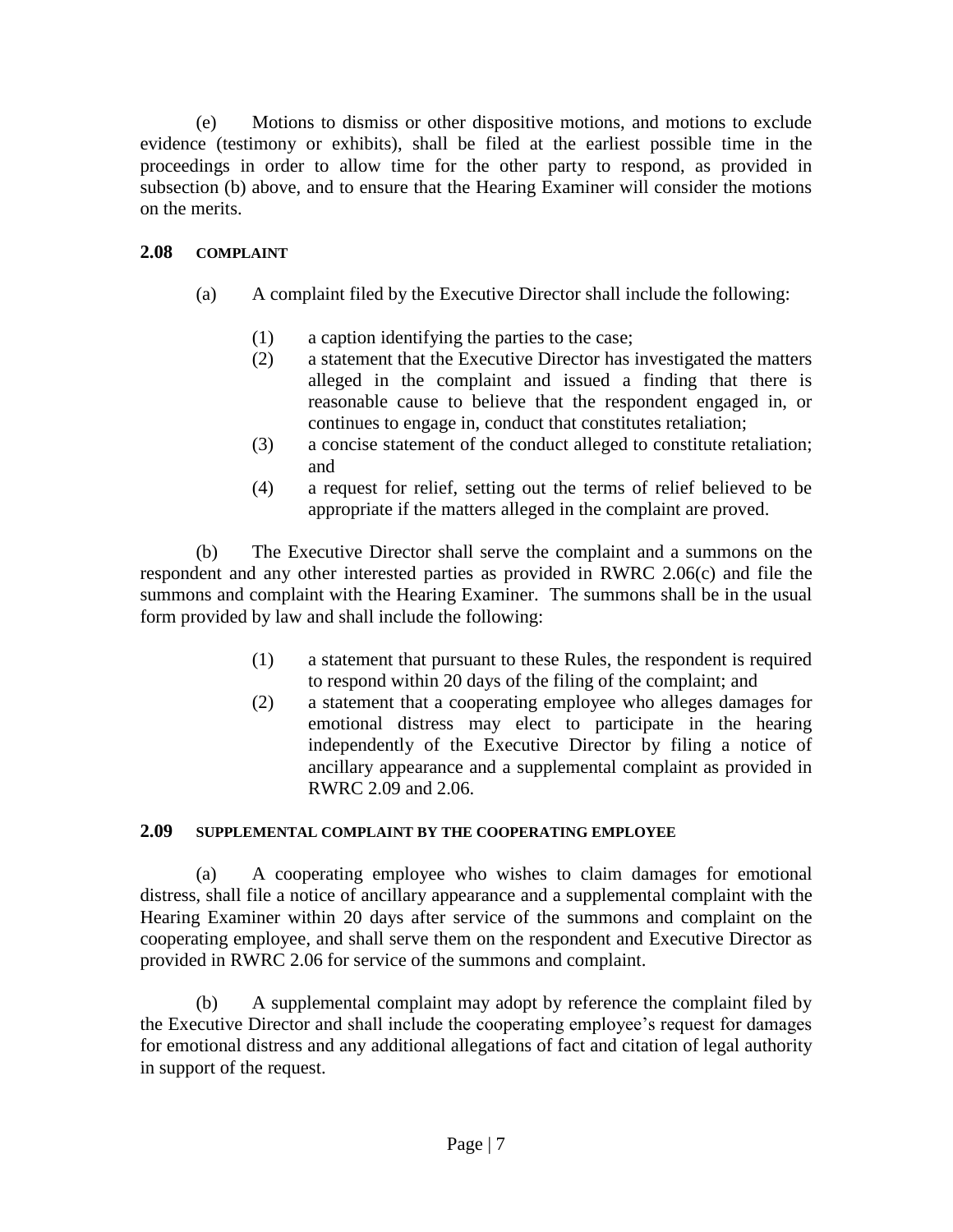(c) A cooperating employee who files a notice of ancillary appearance and a supplemental complaint may offer proof at the hearing consistent with the supplemental complaint.

(d) If the cooperating employee does not file a timely notice of ancillary appearance and supplemental complaint, the case in support of the complaint shall be presented solely by the Executive Director.

## **2.10 AMENDMENT OF THE COMPLAINT**

A complaint or supplemental complaint may be amended only with the permission of the Hearing Examiner. Permission shall be given when justice will be served by the amendment and all parties are allowed time to respond to additional or expanded allegations that they could not have reasonably foreseen.

## **2.11 ANSWER**

The respondent shall file an answer to the complaint with the Hearing Examiner and serve a copy on all parties of record no later than 20 days after the date the complaint is filed. An answer to a supplemental complaint must be filed with the Hearing Examiner and served on all parties of record no later than 20 days after the date the supplemental complaint is filed. A cooperating employee who is not represented by counsel shall be served by delivering a copy of the answer, addressed to the cooperating employee, to the Executive Director.

## **2.12 DEFAULT**

(a) When a respondent has failed to appear, plead, or otherwise defend as provided by these Rules, and that fact is made to appear by motion and proof of service of the pleadings and notice of hearing, a motion for default may be filed with the Hearing Examiner. A copy of the motion and proof of service must be served on all other parties.

(b) The Hearing Examiner shall rule on the motion for default no sooner than seven days after the date the motion was served, and may call for argument prior to ruling on the motion.

(c) If the motion for default is granted, the Hearing Examiner shall decide whether a hearing is required to determine the appropriate relief to be afforded. A party who has been found in default shall have all rights of a party at any hearing held to determine relief.

(d) The Hearing Examiner may set aside a default for good cause shown by motion and affidavit or declaration, and upon such terms as the Hearing Examiner deems just.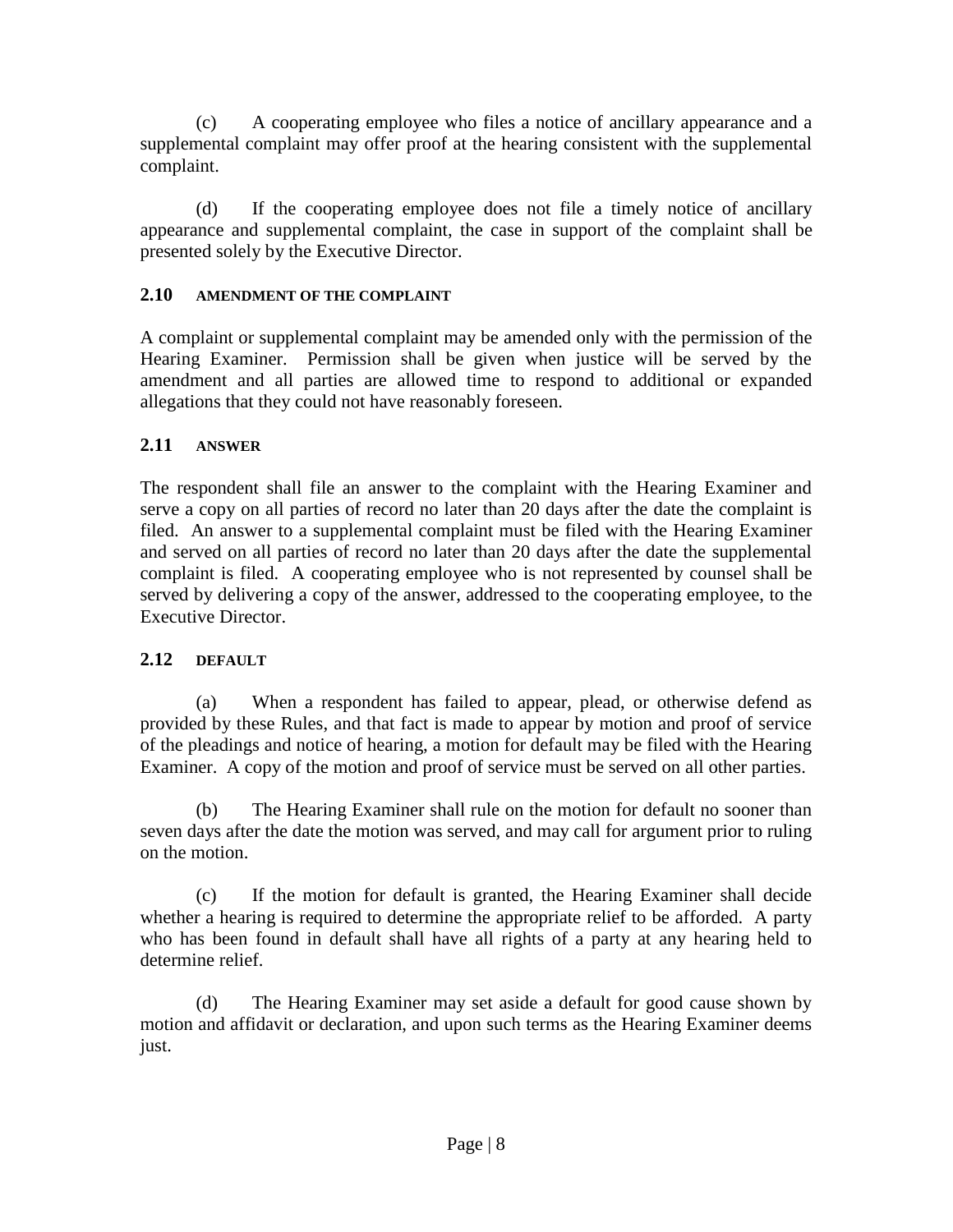#### **2.13 WITHDRAWAL OF COMPLAINT**

The complaint or any part thereof may be withdrawn if the parties agree to a settlement of all or a part of the case, or for other reasons, and upon such terms and conditions as the Hearing Examiner finds just and reasonable. If the complaint or any part is withdrawn upon an agreed settlement, the agreement shall be reduced to writing, signed by the parties, approved by the Commission if required by SMC 4.20.860.F, and filed with the Hearing Examiner, who shall then sign an order dismissing the complaint.

#### **2.14 NOTICE OF HEARING**

(a) Upon receipt of a complaint and answer, the Hearing Examiner shall promptly set and give notice of a date for the hearing, which shall be no earlier than 60 and no later than 120 days from the date the complaint was filed, unless otherwise ordered by the Hearing Examiner. The Hearing Examiner shall give notice of the date of the hearing to the Commission, all counsel of record, and all parties not represented by counsel. The hearing may be had on shorter notice when the Hearing Examiner determines that substantial injury to a party would otherwise result. The notice shall include:

- (1) a statement of the time, date, place and nature of the proceeding;
- (2) a statement of the legal authority for the hearing, including a reference to the applicable law;
- (3) a short and plain statement of the matters asserted in the complaint; and
- (4) a statement of how the parties may obtain a copy of these Rules.

(b) A copy of the notice of hearing and certificate of service shall be made part of the case record.

#### **2.15 CONTINUANCE OF HEARING**

The Hearing Examiner may continue a scheduled hearing on the Examiner's own motion, or on the motion of a party for good cause shown.

#### **2.16 INTERFERENCE PROHIBITED**

In performing adjudicative functions, the Hearing Examiner is an independent official and is not responsible to, or subject to the supervision or direction of, any elected official, any officer or employee of any department, or anyone else whether or not associated with City government.

#### **2.17 DISQUALIFICATION OR RECUSAL OF HEARING EXAMINER**

(a) In the event of personal bias, prejudice, financial interest, or other reason substantially affecting objectivity, the Hearing Examiner shall recuse himself or herself from hearing a matter.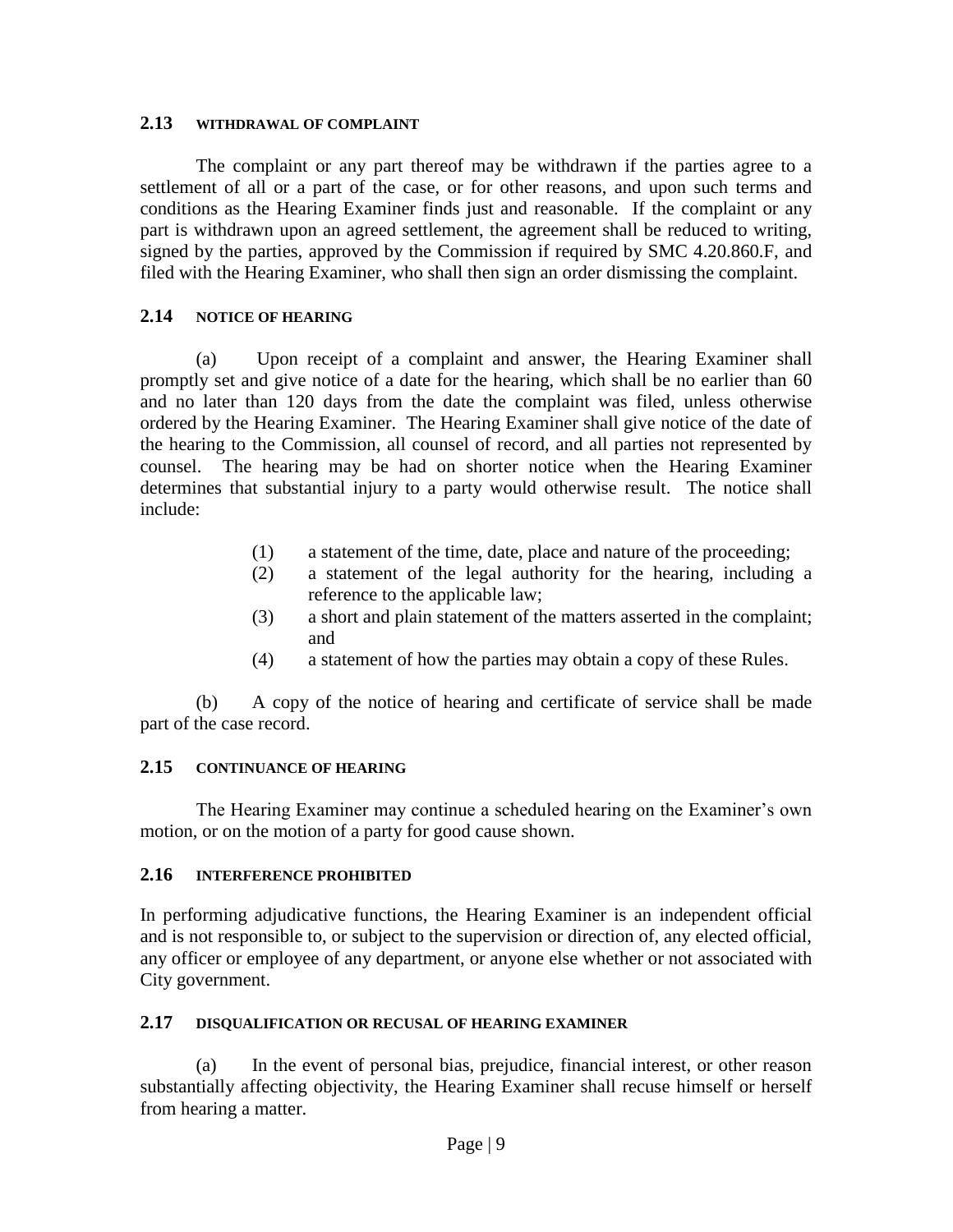(b) Prior to hearing, a party who reasonably believes that the Hearing Examiner assigned to a matter cannot remain objective in hearing it due to personal bias, prejudice, financial interest, or other substantial reason, may request by written motion and an affidavit of prejudice that the Hearing Examiner be disqualified from hearing the matter. The motion and affidavit should be made at the earliest possible time, preferably no later than 20 days after the date the notice of hearing was issued. The affidavit of prejudice must set forth in detail the reasons for the belief that the Hearing Examiner cannot remain objective in hearing the matter.

(c) The fact that a Hearing Examiner has considered the same or a similar issue in another case, or has made a ruling adverse to the interests of the party in the same or another case, is not a basis for disqualification.

(d) The Hearing Examiner shall rule on the motion and state the basis for the ruling. In case of disqualification or recusal of the Hearing Examiner, the matter shall be assigned to a different Hearing Examiner.

## **2.18 PREHEARING CONFERENCE**

(a) On the Hearing Examiner's own initiative, or at the request of a party, the Hearing Examiner may direct that a conference be held prior to the hearing to consider:

- (1) Clarification and simplification of the issues;
- (2) Disclosure of witnesses to be called and exhibits to be presented;
- (3) Stipulations of fact and concerning the authenticity and contents of documents;
- (4) Discovery;
- (5) Motions;
- (6) Other matters deemed by the Hearing Examiner appropriate for the orderly and efficient disposition of the case.

(b) The Hearing Examiner shall give notice to all parties of any prehearing conference. Notice may be written or oral.

(d) All parties shall be present or represented at any prehearing conference unless a party has waived the right to be present or represented and been excused by the Hearing Examiner.

(e) Following the prehearing conference, the Hearing Examiner shall enter an order reciting the actions taken and deadlines imposed, and ruling on any motions made at the conference.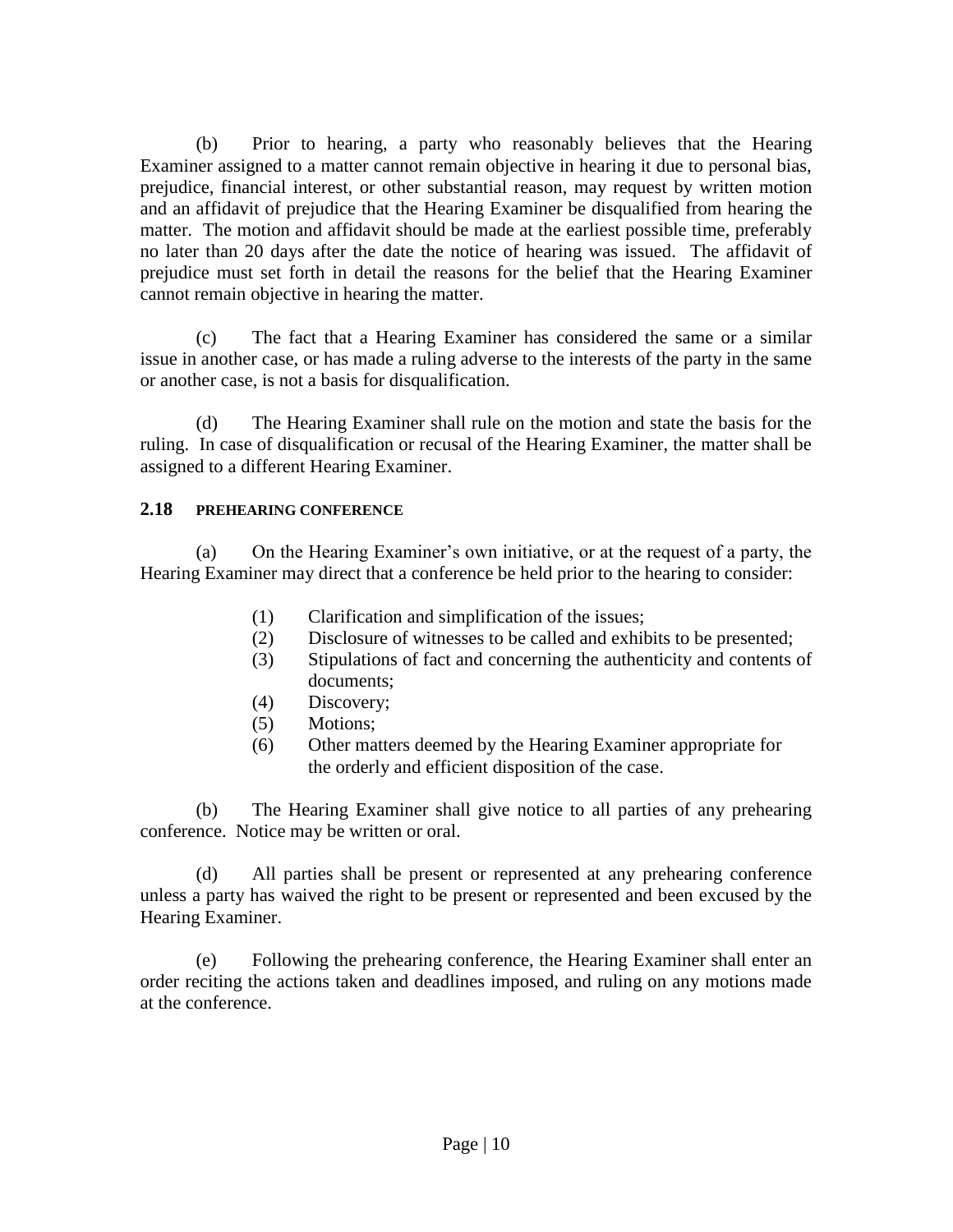#### **2.19 DISCOVERY**

Prehearing discovery is permitted as follows:

(a) Depositions may be taken and used in the manner provided by Washington Civil Rules for Superior Court 26, 27, 29, 30, 31 and 32. Whenever those rules refer to the court, the Hearing Examiner shall be substituted. Depositions shall be transcribed upon the request of any party and payment of the reasonable costs of transcription.

(b) Interrogatories may be propounded and used in the manner provided by Washington Civil Rules for Superior Court 26, 29 and 33, except that the party upon whom the interrogatories have been served shall serve a copy of the answers on the party submitting the interrogatories within 20 days, or such shorter or longer time as the Hearing Examiner may allow upon motion filed and served after the interrogatories have been served. Whenever Civil Rules 26, 29 and 33 refer to the court, the Hearing Examiner shall be substituted.

(c) Requests for admission of fact may be served on a party in the manner provided by Washington Civil Rules for Superior Court 26, 29 and 36, except that the party upon whom the requests have been served shall serve a response on the party submitting the requests within 20 days, or such shorter or longer time as the Hearing Examiner may allow upon motion filed and served after the requests for admission have been served. Whenever Civil Rules 26, 29 and 36 refer to the court, the Hearing Examiner shall be substituted.

(d) Requests for production of documents and tangible things, and for entry upon land may be made in the manner provided by Washington Civil Rules for Superior Court 26, 29 and 34, except that the party upon whom the requests have been served shall serve a response on the party submitting the requests within 20 days, or such shorter or longer time as the Hearing Examiner may allow upon motion filed and served after the requests have been served. Whenever Civil Rules 26, 29 and 34 refer to the court, the Hearing Examiner shall be substituted.

(e) Requests for a physical or mental examination may be made in the manner provided by Washington Civil Rules for Superior Court 26, 29 and 35. Whenever Civil Rules 26, 29 and 35 refer to the court, the Hearing Examiner shall be substituted.

## **2.20 FAILURE TO PROVIDE DISCOVERY/SANCTIONS**

(a) If under Rule 2.20 a deponent fails to answer a question propounded or submitted, or a corporation or other entity fails to make a designation, or a party fails to answer or respond to an interrogatory or request for production submitted, or a party fails to respond that a requested inspection will be permitted or fails to permit inspection as requested, a party may file and serve a motion for an order compelling the requested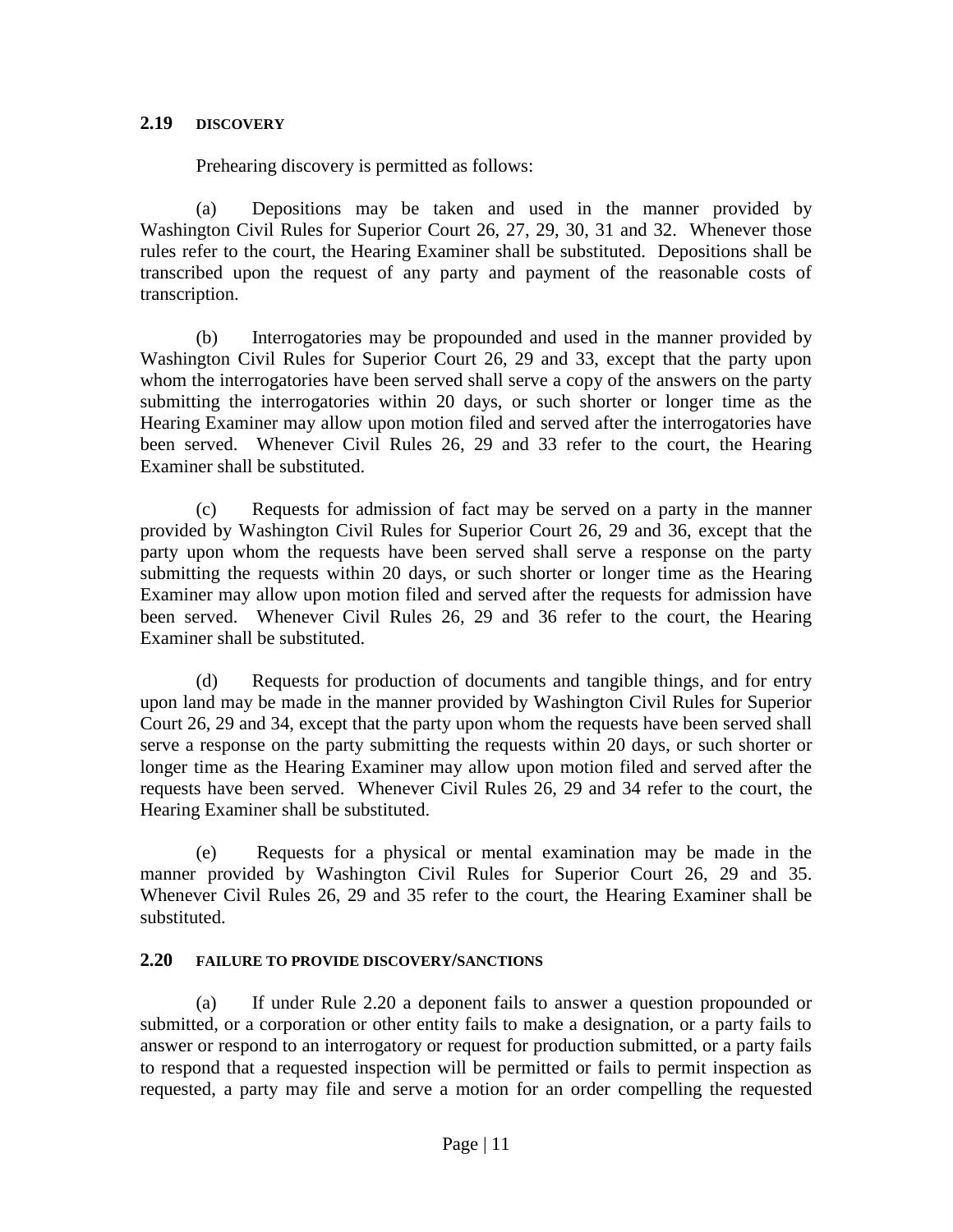discovery. When taking a deposition on oral examination, the proponent of the question may complete or adjourn the examination before applying for an order. If the motion is denied, the Hearing Examiner may enter a protective order as provided in Civil Rule 26(c). If the motion is granted, the Hearing Examiner shall direct the deponent to answer, or shall direct the party or designated representative to provide or permit the requested discovery. If a deponent or party fails to comply with the Hearing Examiner's order, the Hearing Examiner may enter such oral or written orders regarding the failure as are just including, but not limited to the following:

> (1) infer that the admission, testimony, documents or other evidence sought would have been adverse to the party;

> (2) order that the matter which was the subject of the order be taken as established adversely to the party;

> (3) order that the party may not introduce into evidence or otherwise rely upon the testimony of the individual, officer or agent, or the documents or other evidence, that was the subject of the order;

> (4) permit the use of secondary evidence to show what the withheld admission, testimony, documents, or other evidence would have shown without regard to the disobedient party's objection;

> (5) order that a pleading or part thereof, or a motion or other submission by the party that was the subject of the order be stricken, or that a decision be rendered against a party, or both.

(b) If a deponent or party fails to make discovery, or to comply with an order of the Hearing Examiner, the Hearing Examiner may also invoke the aid of the City Attorney, who shall apply to the appropriate court for an order or other action as necessary to secure enforcement of the Hearing Examiner's discovery orders.

## **2.21 SUBPOENAS**

(a) A party may file a motion for a subpoena to require a person to appear and testify at a deposition or hearing, or for a person to produce at a prehearing conference, deposition, or hearing, specified documents or other physical exhibits within the person's custody and control.

(b) A request for a subpoena for a person shall include the person's name and address, show the relevance of that person's testimony, and demonstrate the reasonableness of the scope of the subpoena sought. A request for a subpoena for documents or other physical exhibits shall include the name and address of the person who is to produce the documents or other physical exhibit, specify the materials to be produced, indicate the relevance of the materials subpoenaed to the issues in the case, and demonstrate the reasonableness of the scope of the subpoena sought.

(c) The party requesting the subpoena shall be responsible for serving it. An affidavit or declaration of personal service or mailing shall be filed with the Hearing Examiner and a copy served on all other parties.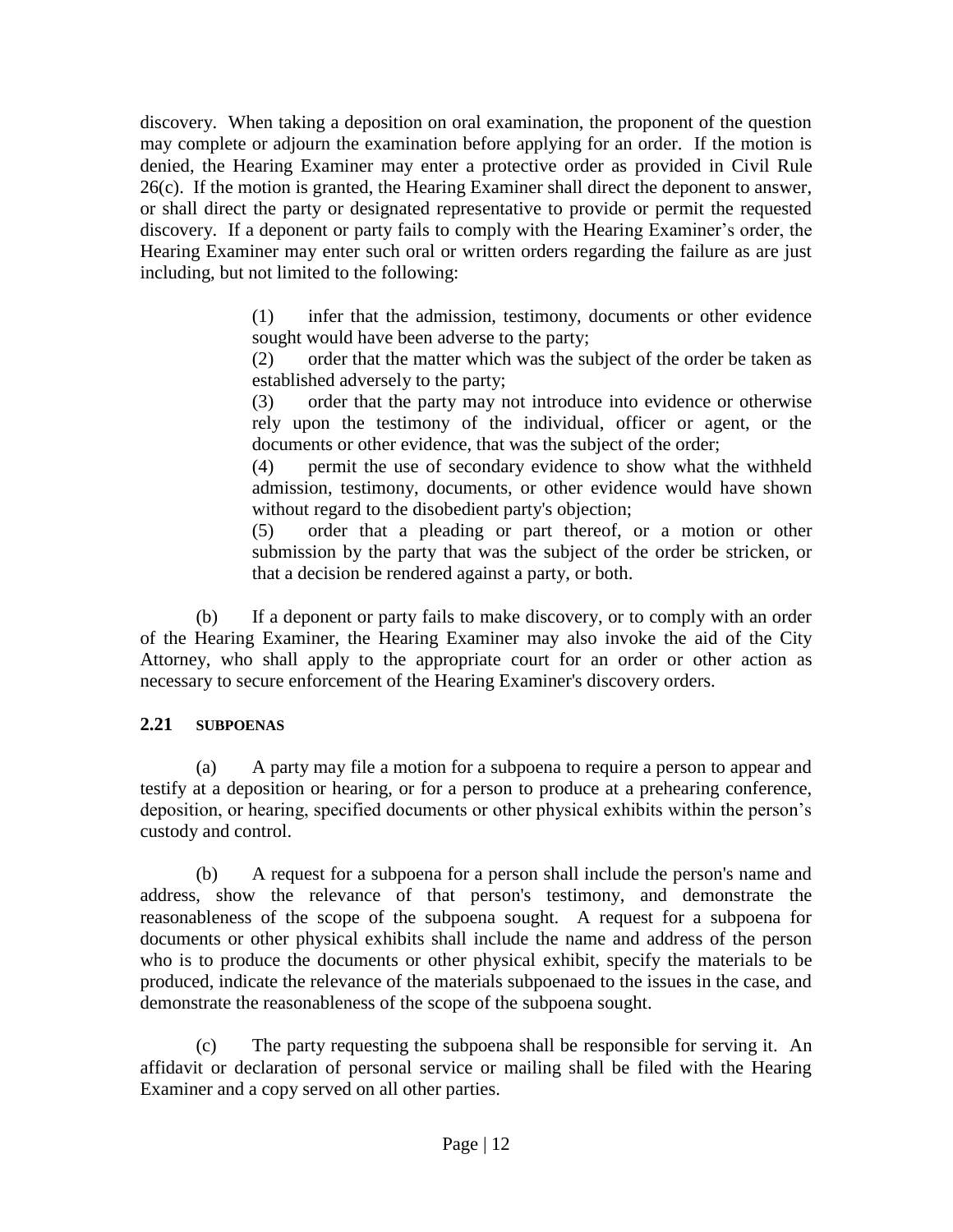(d) Unless otherwise allowed by the Hearing Examiner, subpoenas shall be served no later than 7 days prior to the date the appearance or production is ordered.

(e) A subpoena may be issued with like effect by an attorney of record in the proceeding. The issuing attorney must sign the subpoena.

(f) Unless otherwise allowed by the Hearing Examiner, any motion to limit or quash a subpoena shall be filed with the Hearing Examiner no later than 5 days after the date the subpoena was received.

(g) Requests for subpoenas and the rulings upon such requests may be made *ex parte* unless otherwise ordered by the Hearing Examiner. Requests for subpoenas normally require at least 2 business days for the Office of Hearing Examiner to process.

#### **2.22 SUBMISSION OF DOCUMENTARY EVIDENCE PRIOR TO HEARING**

If the Hearing Examiner determines that it would assist the orderly and efficient process of the hearing, the Examiner may require:

(a) that all documentary evidence that is to be offered during the hearing be filed with the Examiner, and a copy served on the parties, sufficiently in advance of the hearing to permit study by the parties in preparation of cross-examination and rebuttal evidence, and that documentary evidence not submitted in advance not be admitted in evidence without a clear showing that the offering party had good cause for failing to produce the evidence when required; and

(b) that all documents submitted in advance of the hearing pursuant to subsection (a) be deemed admitted unless a party files a written objection to the authenticity or admissibility of a document prior to the hearing. Upon a clear showing of good cause for failure to file a written objection, the Hearing Examiner may permit a party to challenge the authenticity or admissibility of the document at hearing.

#### **2.23 PRESIDING OFFICIAL**

The Hearing Examiner conducting a hearing has the duty to ensure a fair and impartial hearing, to take all necessary action to avoid undue delay in the proceedings, to gather facts necessary for making the decision, and to maintain order. The Examiner has all powers necessary to these ends including, but not limited to the power to:

- (1) determine the order of the presentation of evidence;
- (2) administer oaths and affirmations;
- (3) issue subpoenas;
- (4) rule on offers of proof and receive evidence;
- (5) rule on procedural matters, objections and motions;
- (6) question witnesses and request additional exhibits;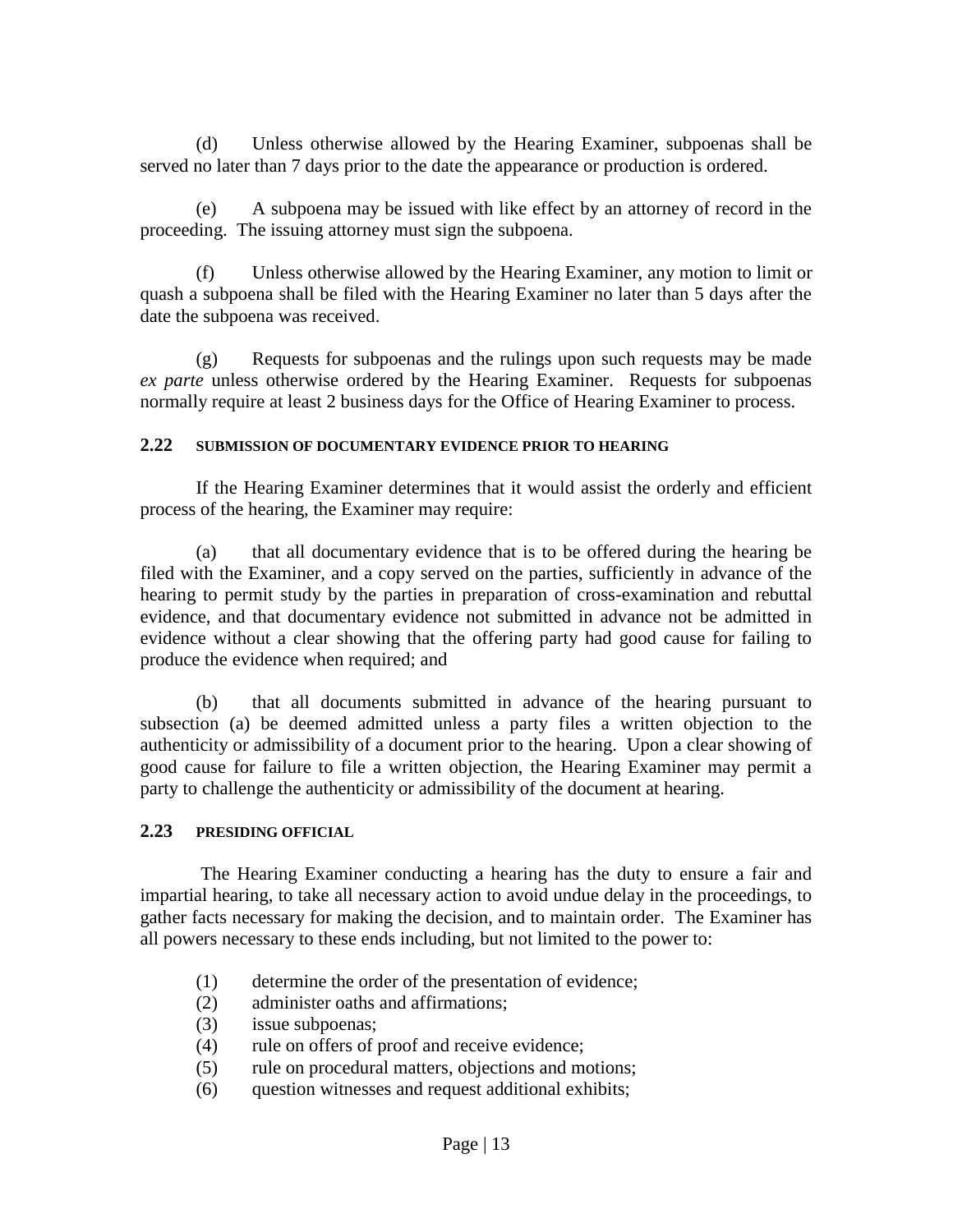- (7) permit or require oral or written argument, briefs, proposed findings of fact and conclusions, or other submittals the Examiner finds appropriate, and determine the timing and format for such submittals;
- (8) regulate the course of the hearings and the conduct of the parties and others; and
- (9) hold conferences for settlement, simplification of issues, or for any other proper purpose.

## **2.24 PARTIES' RIGHTS AND RESPONSIBILITIES**

(a) Each party, including a cooperating employee who has filed a supplemental complaint, has the right to notice of hearing, presentation of evidence, rebuttal, objection, cross-examination, argument, and other rights determined by the Hearing Examiner as necessary for the full disclosure of facts and a fair hearing.

(b) Parties have the right to be represented by an attorney; representation by an attorney is not required.

(c) When a party has designated a representative, the representative shall exercise the rights of the party.

(d) Unless otherwise provided by order of the Hearing Examiner, if a party expects to offer a document as an exhibit at the hearing, the party shall supply a copy of the document to every other party.

## **2.25 AMICUS CURIAE**

The Hearing Examiner may grant a written motion seeking permission to file a brief *amicus curiae* if the Examiner determines that the brief would assist the Hearing Examiner. The motion shall not exceed six double-spaced pages and shall state the movant's identity and interest in the case, the specific issues to be addressed in the brief, and the reasons the movant believes additional briefing is needed. The Hearing Examiner may permit *amicus curiae* to present oral argument if the Examiner determines that it would assist the Examiner and sufficient time is available.

## **2.26 TESTIMONY**

(a) All testimony before the Hearing Examiner shall be taken under oath or affirmation. All witnesses are subject to cross-examination.

(b) The rules of privilege apply to the extent recognized by law.

(c) The Hearing Examiner may allow testimony via teleconference or videoconference or similar electronic means. Each party to the proceeding shall have the opportunity to hear (or for a videoconference, to both hear and see) testimony given in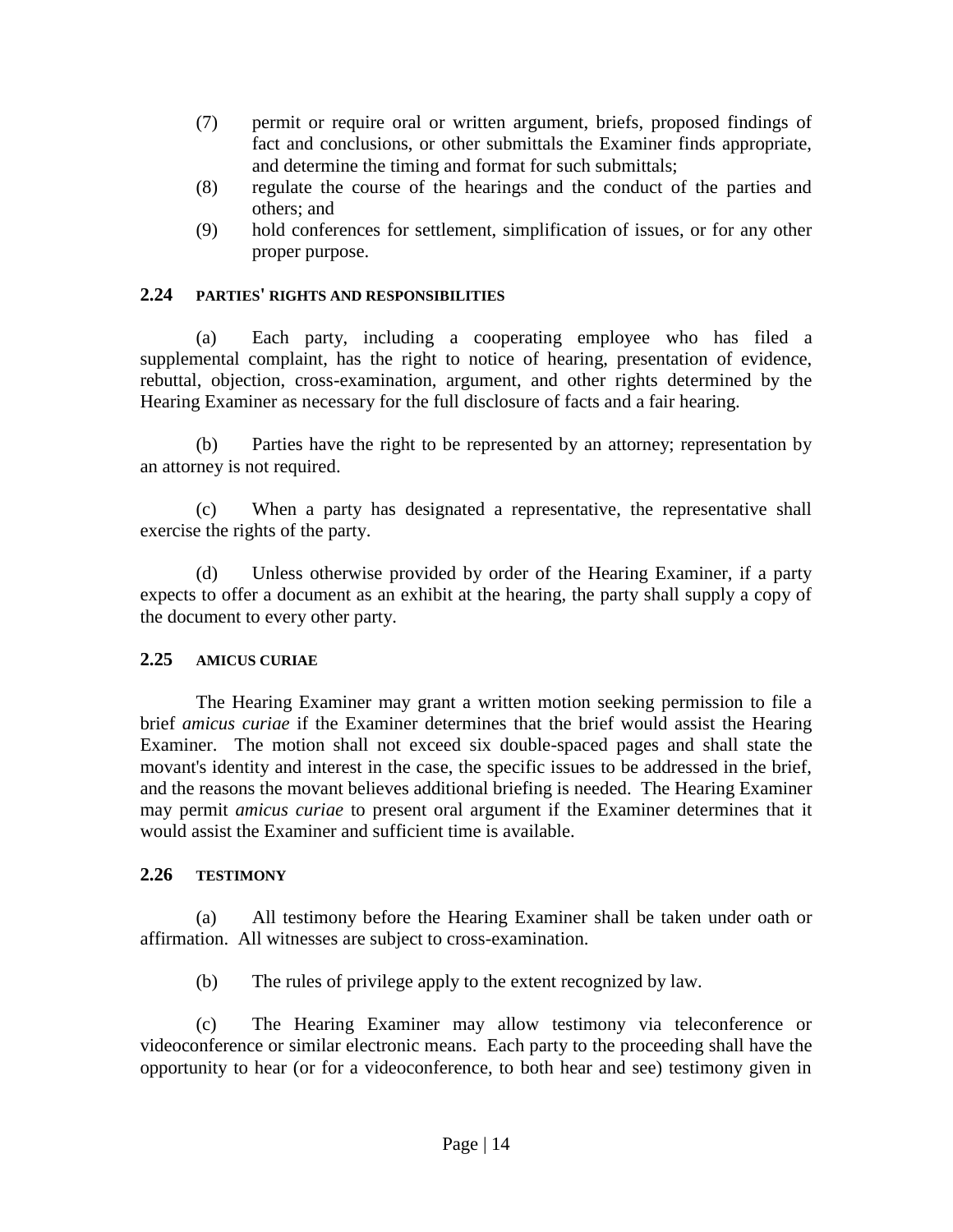this manner and to question the person giving such testimony. Any costs associated with electronic conferencing shall be borne by the party requesting it.

## **2.27 EVIDENCE**

(a) Relevant, material and reliable evidence shall be admitted. Such evidence includes that on which responsible individuals would commonly rely in the conduct of their important affairs. Irrelevant, unreliable, immaterial, and unduly repetitive evidence shall be excluded.

(b) Documentary evidence may be received in the form of copies or excerpts. The Hearing Examiner may require that the parties be given an opportunity to compare the copy with the original, and that the complete document from which an excerpt is taken be made available for inspection by all parties.

(c) The Hearing Examiner may take official notice of judicially cognizable facts. Before a decision is issued, parties must be notified of the facts noticed and their source, and afforded an opportunity to contest or rebut them. The Hearing Examiner may utilize his or her experience, technical competence and specialized knowledge in evaluating the evidence.

(d) A Hearing Examiner ruling or decision may refer to and utilize any part of the Code.

## **2.28 BURDEN AND STANDARD OF PROOF**

(a) In any proceeding against an individual employee for retaliating against a cooperating employee in violation of SMC 4.16.070.F, the Executive Director has the burden of proving retaliation by a preponderance of the evidence.

(b) In any proceeding against a City agency, the Executive Director has the burden of proving a prima facie case of the cooperating employee's status under SMC 4.20.805, the timeliness of the cooperating employee's complaint under SMC 4.20.860.A.1, and the adverse change alleged to be retaliation against the cooperating employee. The City agency must then show that no retaliation occurred by proving by a preponderance of the evidence that the cooperating employee's status as a cooperating employee was not a contributing factor in the agency's decision to implement an adverse change against the cooperating employee.

(c) The cooperating employee has the burden of proving by a preponderance of the evidence that the emotional distress claimed in the supplemental complaint was caused by the alleged retaliation.